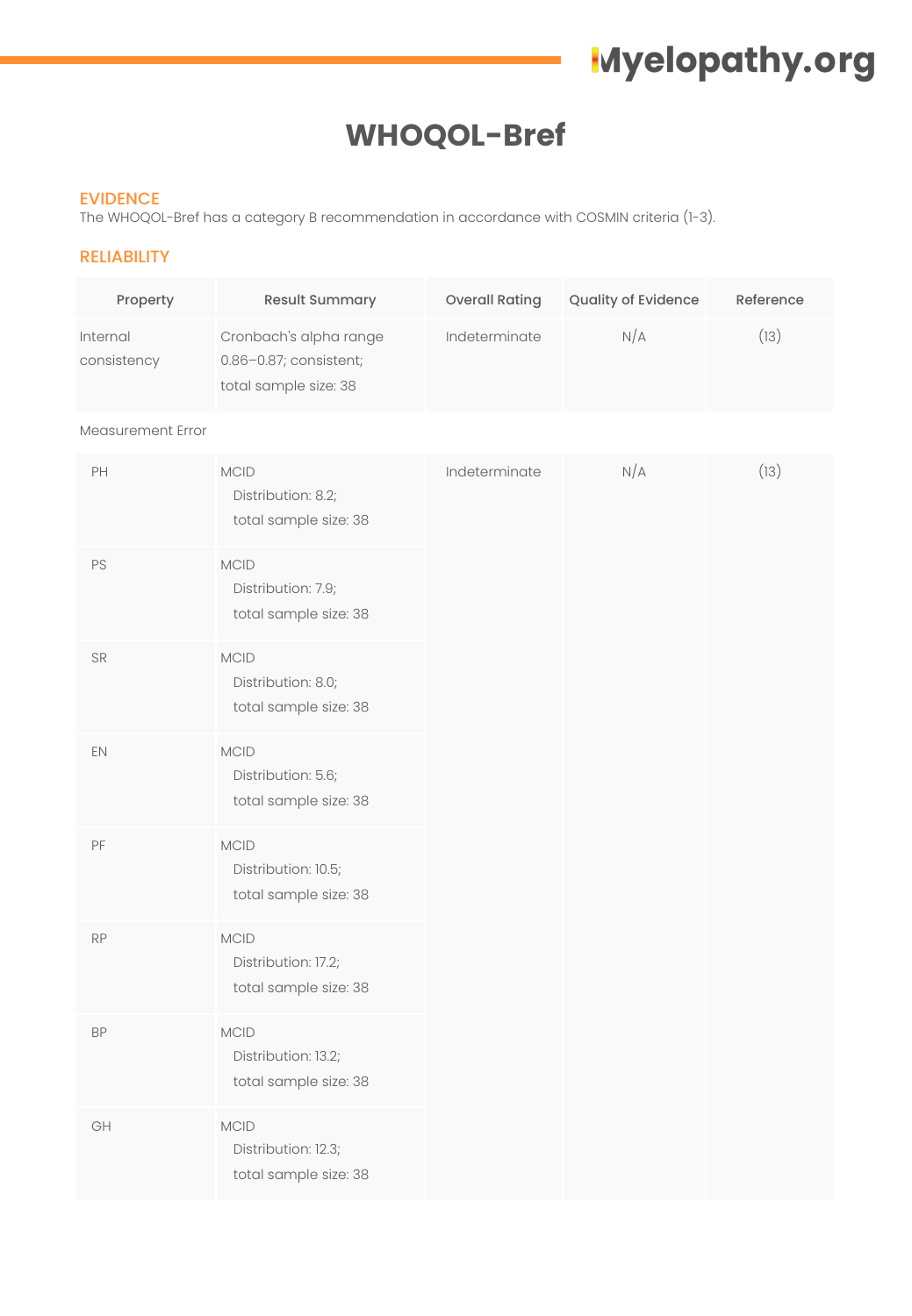# **Myelopathy.org**

| VT        | <b>MCID</b><br>Distribution: 10.8;<br>total sample size: 38 | Indeterminate | N/A | (13) |
|-----------|-------------------------------------------------------------|---------------|-----|------|
| SF        | <b>MCID</b><br>Distribution: 13.6;<br>total sample size: 38 |               |     |      |
| <b>RE</b> | <b>MCID</b><br>Distribution: 18.0;<br>total sample size: 38 |               |     |      |
| MH        | <b>MCID</b><br>Distribution: 11.2;<br>total sample size: 38 |               |     |      |

## VALIDITY

| Property           | Result Summary                                                     | <b>Overall Rating</b> | Quality of Evidence | Reference |
|--------------------|--------------------------------------------------------------------|-----------------------|---------------------|-----------|
| Criterion validity |                                                                    |                       |                     |           |
| PH                 | SF-36 PCS<br>Pearson's correlation: 0.51;<br>total sample size: 38 | Inconsistent          | N/A                 | (13)      |
|                    | SF-36 MCS<br>Pearson's correlation: 0.30;<br>total sample size: 38 |                       |                     |           |
| PS                 | SF-36 PCS<br>Pearson's correlation: 0.34;<br>total sample size: 38 | Insufficient          | Low                 | (13)      |
|                    | SF-36 MCS<br>Pearson's correlation: 0.23;<br>total sample size: 38 |                       |                     |           |
| <b>SR</b>          | SF-36 PCS<br>Pearson's correlation: 0.35;<br>total sample size: 38 |                       |                     |           |
|                    | SF-36 MCS<br>Pearson's correlation: 0.28;<br>total sample size: 38 |                       |                     |           |